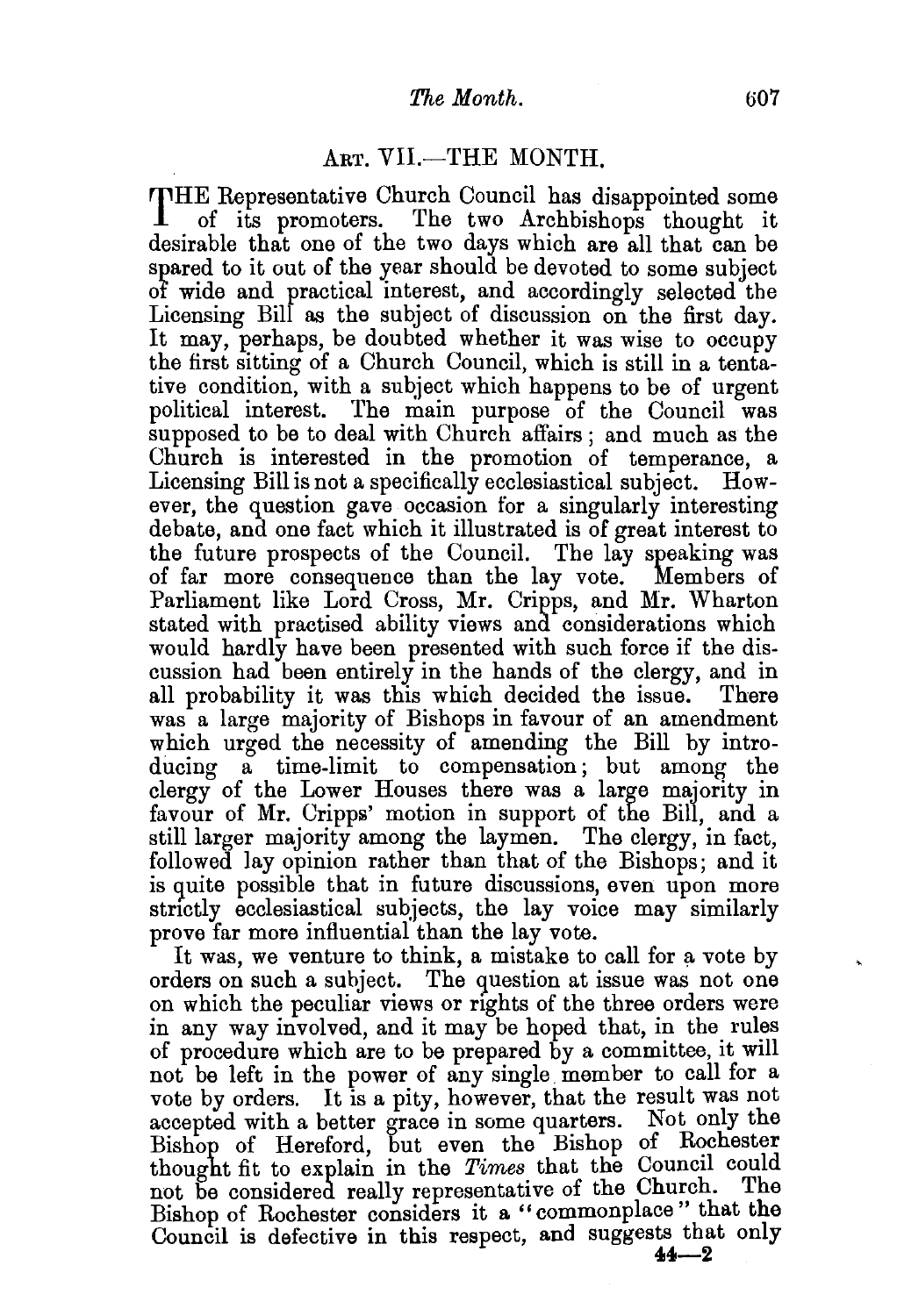## 608 *The Month.*

" the more dignified and senior clergy, and the more conservative section of the laity," are as yet adequately represented. It will not, we think, be forgotten in future discussions on still more important matters that the authority of the Council has thus been disparaged even by some of the Bishops who have been most active in promoting it. examples of the Bishops of Hereford and Rochester, anyone who dislikes a decision of the Council, and who wishes to diminish its influence, will have a good excuse for saying that the Council is not really, as it claims to be, representative of the Church. It ought, we think, to be treated-at least, by the Bishops-as being as good a representation of Church opinion as can practically be got at the present time; and those who wish to develop its constitution and to increase its functions should at least treat its decisions with respect. Moreover, can anyone doubt that, if the votes of the clergy and laity had been favourable to the views of the two Bishops in question, they would have unhesitatingly quoted them as indicative of Church opinion? The practical result for the moment is to disparage the importance and damage the prospects of the Council, and it is to members of the Episcopal Bench that this is mainly due. If it is agreeable to them, there are a good many people who will not be greatly displeased.

The second day was devoted to questions relating to the future constitution of the Council. A well-meant proposal by Mr. Proctor and Sir John Dorrington that the lay members of the Council should be elected by the direct vote of the duly qualified electors was defeated, like the amendment on the Licensing Bill, by the weight of lay opinion against it. Men like Sir Francis Powell were able to tell the Council, from painful experience, what would be the pecuniary consequence of direct election by large constituencies. A more urgent and interesting question was raised by Chancellor P. V. Smith's proposal "that it is desirable that the initial franchise of lay electors should be so extended as not wholly to exclude women, and that the Presidents should be requested to appoint a committee to consider and report to the Council at their next sitting how this extension should be carried out." The debate was too much occupied, both on one side and the other, by consideration of the claims of women in the abstract. Lord Hugh Cecil argued for their absolute exclusion, and the arguments of the Bishop of Worcester and the Dean of Arches were directed rather to the general claims of women in the matter than to the particular point at issue. But the question, as the Dean of Canterbury pomted out, was not an abstract one, put the simple practical one of whether women should be " wholly excluded." By putting the motion in that form,